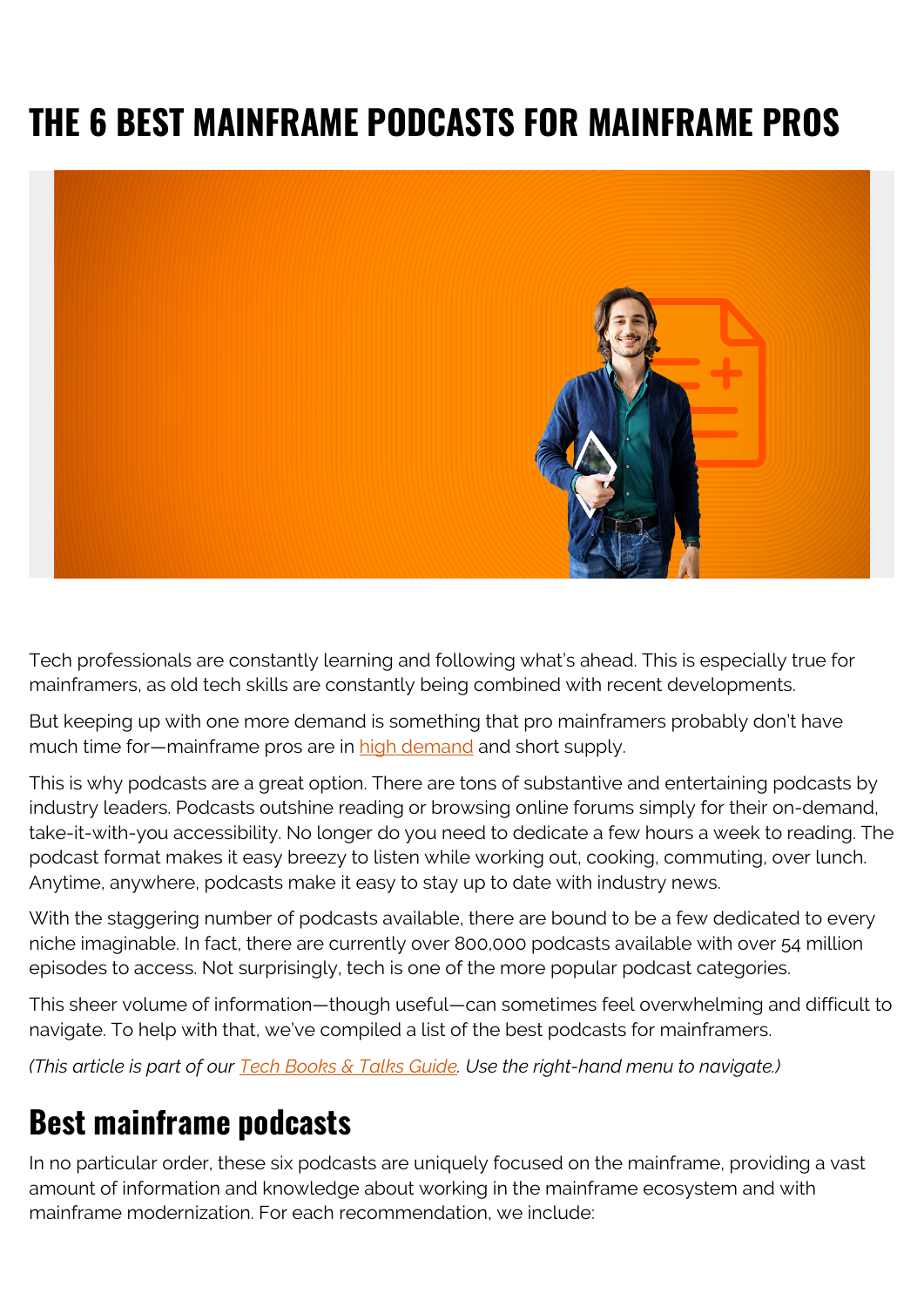- Podcast debut
- Episode release
- General episode length
- Hosts
- The platforms that carry the podcast

Subscribe and listen to as many as you can.

#### **[The Modern Mainframe](https://soundcloud.com/modernmainframe)**

**Debut: February 2019 Released:** Twice per month **Length:** Range from 12-45 minutes, but most are quick listens under 25 minutes **Hosts:** Varies **Where to Access:**Apple Podcasts, Stitcher, Overcast, SoundCloud

BMC's [mainframe podcast](https://blogs.bmc.com/info/mainframe-podcasts.html) should be added to all mainframers' listening queues. (Don't worry, we're only a little biased.) The Modern Mainframe shares thought leadership, how-to advice, customer stories, personal experiences, and more on topics ranging from security and operations to shifting workforce demographics and DevOps implementation.



Along with new episodes, you'll find all past episodes of the BMC AMI Z Talk podcast plus past Modern Mainframe episodes, including "Building a Better Software Delivery Platform," the 2020 winner of DevOps.com's **DevOps Dozen award** for best DevOps-related podcast series.

Following the addition of BMC Compuware's application development solutions to BMC's mainframe portfolio, The Modern Mainframe featured a must-listen three-part discussion of mainframe innovation and DevOps with John McKenny, BMC SVP of Intelligent Z Optimization and Transformation, and April Hickel, BMC VP of Intelligent Z Strategy. Listen to Part 1 here:

[The Modern Mainframe](https://soundcloud.com/modernmainframe) · [Mainframe DevOps Transformation, Part 1: Progress, Measurement, and Tools](https://soundcloud.com/modernmainframe/mainframe-devops-transformation-part-1-progress-measurement-and-tools)

### **[I Am A Mainframer](https://www.openmainframeproject.org/news/podcast)**

**Debut:** January 2017 **Released:** Monthly **Length:** around 30 minutes, but range from 18-40 minutes **Host:** Steven Dickens of IBM **Where to access:** Apple Podcasts, Stitcher, Spotify, Overcast, iHeartRADIO, SoundCloud



The I am a Mainframer Podcast is produced by the Open Mainframe Project. It's currently hosted by [Steven Dickens](https://www.ibm.com/blogs/systems/mx-es/author/steven-dickens/) of IBM, who was part of launching the Open Mainframe Project in 2019. The purpose of the podcast is to look at the careers of people in the mainframe ecosystem, and each episode interviews a different mainframe professional.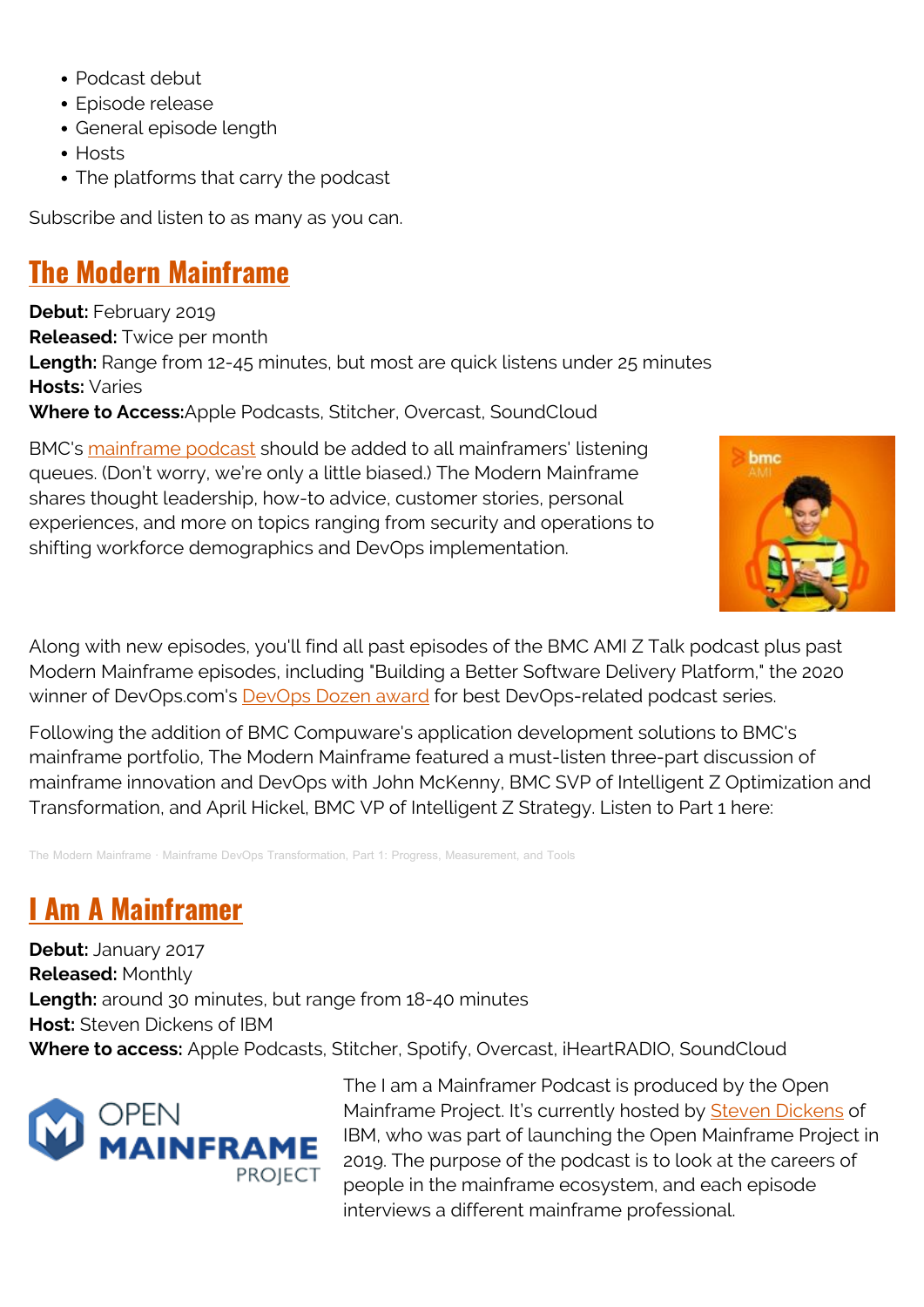The podcast covers key topics like the modern mainframe, offers insights into the mainframe industry, and generally offers advice for those working in the mainframe ecosystem.

#### **[Mainframe, Performance, Topics](https://mainframeperformancetopics.com/)**

**Debut:** March 2020 **Released:** Frequently **Length:** Most clock in around 30 minutes **Hosts:** Martin Packer and Marna Walle of IBM **Where to Access:** Apple Podcasts, Spotify, Overcast, iHeartRADIO

Mainframe, Performance, Topics is hosted by two IBM professionals:



- Martin Packer, a principal Z system investigator
- [Marna Walle](https://github.com/marnawalle), from z/OS development

In their podcast, the two casually talk about whatever z/OS topics that they're interested in that week. While there's lots of flexibility from episode to episode, there is one important structural piece. Each episode involves a mainframe item, a performance item, and a few "topics." It's a topical podcast that shares helpful insights from leaders in the industry.

#### **[Terminal Talk](https://www.terminaltalk.net/)**

**Debut:** June 2017 **Released:** Every two weeks **Length:** Most are around 30 minutes; others range from 20-50 minutes **Hosts:** Jeff Bisti and Frank de Gilio of IBM **Where to Access:** Apple Podcasts, Stitcher, Spotify, Overcast, iHeartRADIO, SoundCloud



We'd be remiss not to include Terminal Talk, one of the longer-running mainframe podcasts with over 100 episodes available. Hosted by [Jeff Bisti](https://twitter.com/JeffBisti) and [Frank de Gilio](https://twitter.com/degilio), Terminal Talk aims to "take a look at the people, technology, and culture behind one of the world's most powerful and important computing platforms, the mainframe."

The episodes, which come out every two weeks, include interviews, discussions, and interesting facts and analysis. While some podcasts include mainframe discussion encompassed in other topics, this one is solely focused on mainframes. In fact, in the initial episode, Bisti said that he anticipated listener complaints of "all they talk about is mainframes."

Obviously, for those working with mainframes, this is a must-listen.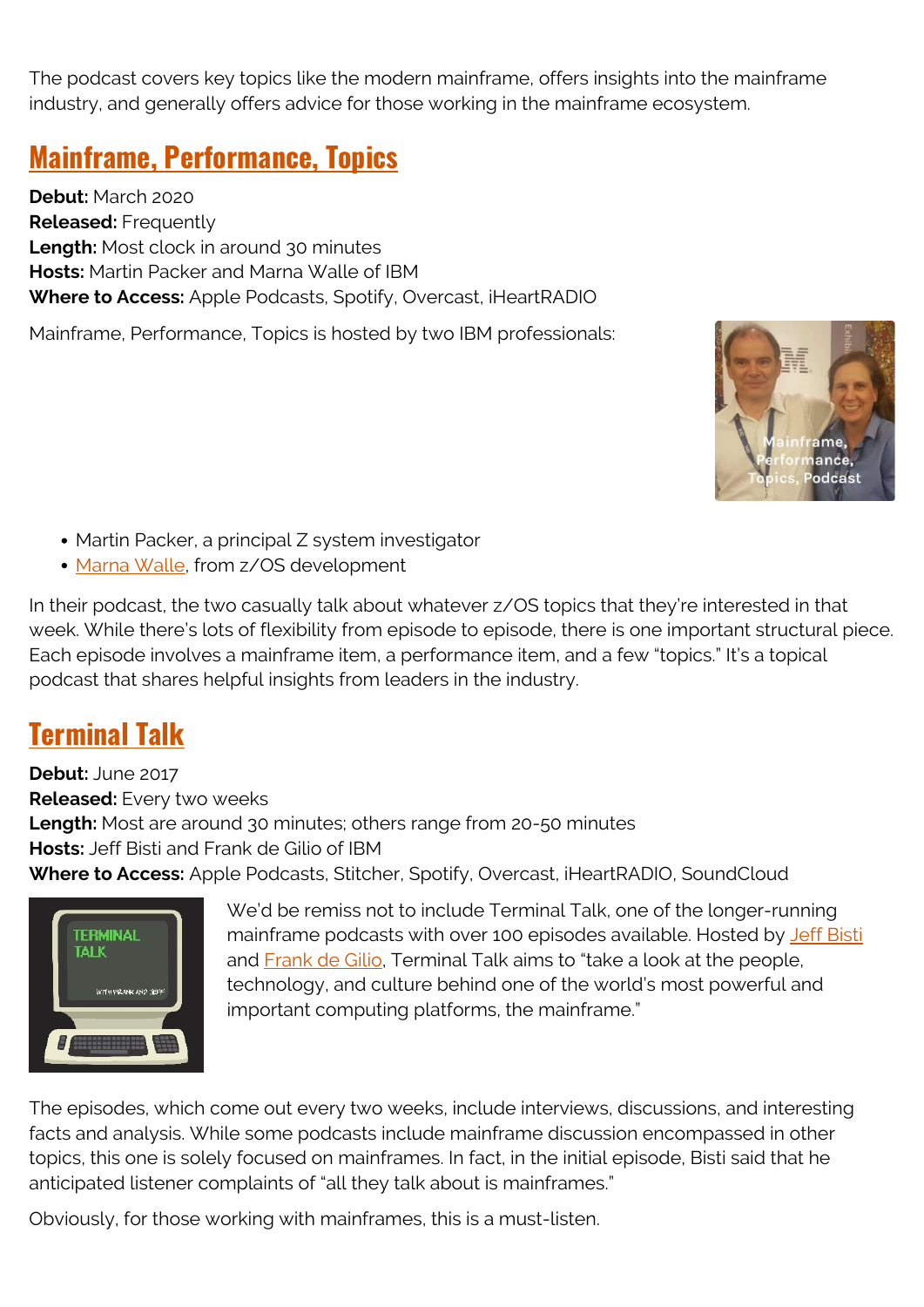## **[Z DevOps Talk](https://developer.ibm.com/mainframe/2019/12/03/ibm-z-devops-talks-with-rosalind-radcliffe/)**

**Debut:** December 2019 **Released:** Monthly Length: Most are around 45 minutes **Hosts:** Chris Hoina and Chris Sayles **Where to Access:** Spotify, Anchor, Radio Public, Overcast, Google Podcasts, Breaker, Apple Podcasts

This IBM developer podcast is hosted by [Chris Hoina](https://twitter.com/chrishoina) and [Chris Sayles.](https://twitter.com/thechrissayles) Obviously IBM focused, the podcast looks at ways that the company is working with open source technology to make mainframes more accessible.

Through interviews with industry experts, the podcast explores some key topics, ranging from Z software architecture to the next frontier for mainframe modernization.

### **[The RE: Frame Podcast](https://www.stitcher.com/podcast/the-reframe-podcast)**

**Debut:** November 2019 **Released:** Infrequently **Length:** around 30 minutes **Hosts:** Lenn Thompson & David Cook of Broadcom **Where to Access:** Stitcher, Overcast, SoundCloud, Anchor, Apple Podcasts



The RE: Frame Podcast's tagline exclaims:

#### *"What's NOW and NEXT for the mainframe"*

Hosted by [Lenn Thompson](https://twitter.com/lennthompson) and David Cook, both of Broadcom, this podcast is helpful for mainframe professionals because it's focused on where mainframe is and, more importantly, where it's going. The hosts are committed to making the podcast stand out by being a forward-looking mainframe resource, and so far it's lived up to that goal.

First launched in October of 2019, the first three episodes of a proposed 10-episode season have been released. So far, the topics include:

- The People Factor, which looks at the type of professionals that are choosing mainframe careers
- Machine Learning, which looks at ML on the mainframe
- Mainframe DevOps, which looks at the tools, techniques, and experiences of mainframe developers

This new podcast, with few available episodes, is still worth the one click to subscribe.